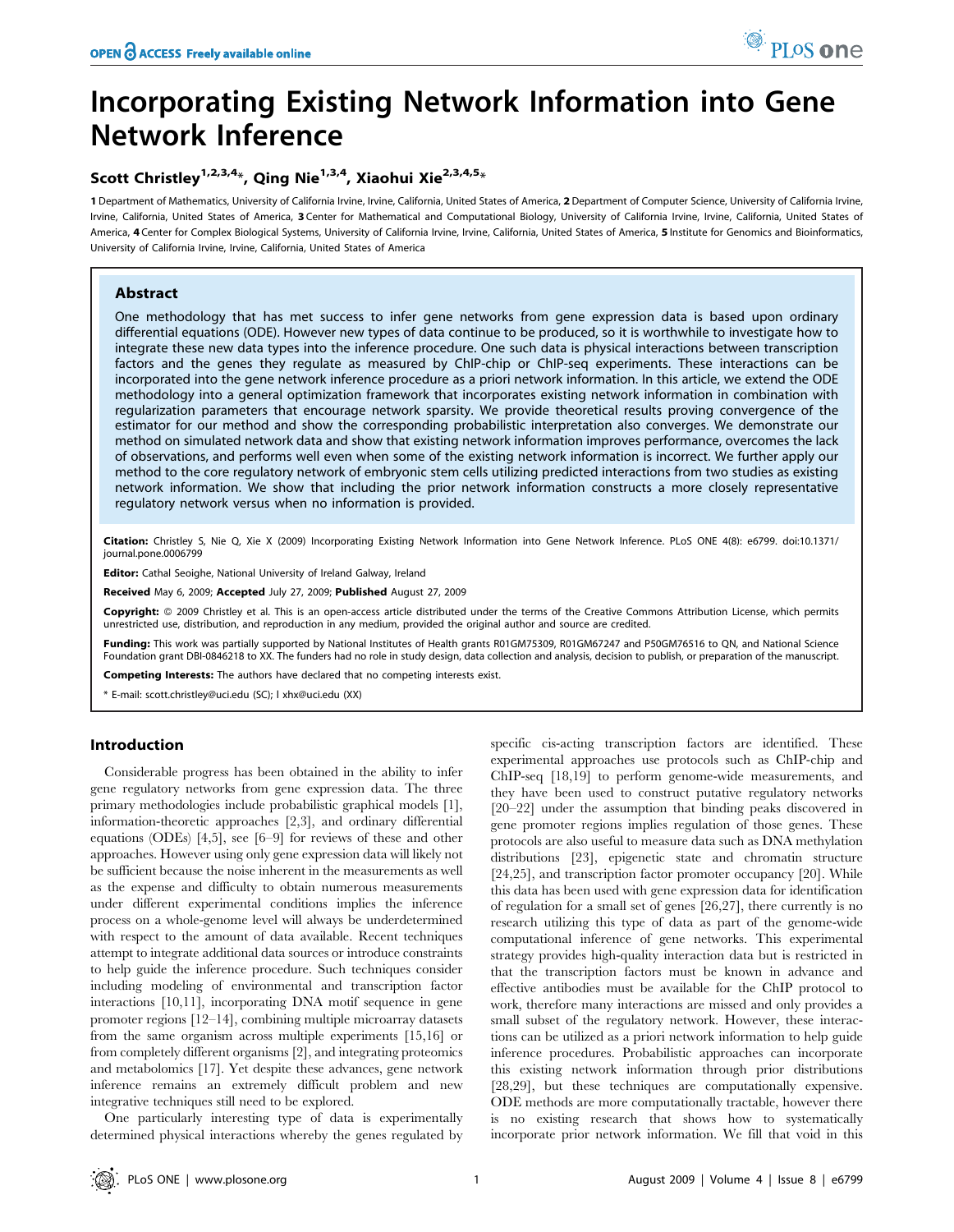article by extending the ODE methodology into a general optimization framework that incorporates gene expression data with existing network information. Our approach continues upon earlier work by also utilizing regularization parameters to encourage network sparsity, and we show that various types of experimental data can be formulated into the framework. We prove that our estimator is asymptotically root-n consistent with the estimated weights converging to the true weights at a rate of  $\frac{1}{\sqrt{n}}$ , where *n* is the number of data observations, and that there is a corresponding probabilistic interpretation which is also asymptotically root-n consistent.

We test our method on simulated network data and show that existing network information improves performance, overcomes the lack of observations, and performs well even when some of the existing network information is incorrect. We demonstrate the applicability of our framework to real biological data by inferring the core regulatory network for embryonic stem cells. We utilize predicted interactions from two experimental studies, each using a different experimental technique, as existing network information, and we show that including the experimental network data constructs a more closely representative network versus when no information is provided.

#### Methods

Gene network inference based on ordinary differential equations (ODEs) describes gene regulation as a function of other genes:

$$
\frac{dx_i(t)}{dt} = F_i\big(x_1(t), \dots, x_p(t)\big) \tag{1.1}
$$

where  $x_i(t)$  is the concentration of mRNA for gene i measured at time t,  $dx_i(t)/dt$  is the rate of change for the mRNA concentration of gene i, and  $\phi$  is the number of genes. Each function  $F_i$  represents all of the various factors that affect the amount of mRNA for gene  $i$ including processes such as transcription rate, degradation, posttranscriptional modifications, translation rate, etc. This representation indicates a causal interaction versus a conditional probability as with statistical approaches, but does not necessarily imply a physical interaction or a direct relationship as proteins, metabolites, transcription factor binding, and other regulatory processes are not explicitly represented. The advantage of this dynamical system representation is that the model can be expanded to include any of these more detailed interactions. Though this introduces additional flexibility as it adds more parameters to the model, little data is available for these intermediate processes, and the functional form is generally not known. Furthermore, the system may be amenable to analysis to deduce properties such as existence of steady-state solutions, bistability and sensitivity analysis of parameter values; and numerical simulation can be performed for quantitative prediction and validation.

Variations exist with the exact formulation depending on whether the available expression data is time-series or steady-state measurements, the assumed experimental noise model, and the particular function form for  $F_i$  that is chosen. For current simplicity of presentation we will take the form that approximates the gene regulatory network with a linear system of equations such as used by Gardner et al. [5] and expanded upon by others [4,16,30]; however we will show in later sections how different forms of data can be included as well as non-linear functions. The model considers a set of external perturbations  $u$  that have been applied to one or more gene resulting in the following set of linear

ODEs:

$$
\frac{dx}{dt} = Wx - u \tag{1.2}
$$

where W is a  $p \times p$  matrix containing the interaction coefficients and constitutes the network model to be inferred. Given n observations,  $(x^1, u^1), \ldots, (x^n, u^n)$ , of the mRNA concentrations for  $\beta$  genes and their perturbations, and under the assumption the observations are made at steady-state  $\left(\frac{dx_i}{dt}=0\right)$ , inferring W in Eq. (1.2) can be expressed as a least-squares minimization problem:

$$
\hat{W} = \underset{W}{\text{arg min}} f(W) = \sum_{j=1}^{n} \|Wx^{j} - u^{j}\|^{2}
$$
 (1.3)

#### Regularization

For  $p>n$ , the linear system is underdetermined. Gardner et al. [5] with their network identification by multiple regression (NIR) algorithm argue that assuming a maximum of  $k$  incoming connections serves to transform the problem into an overdetermined system, and makes it robust to measurement noise and incomplete data. However, this restriction does not reliably prevent overfitting and all genes tend to have exactly k incoming connections to minimize the linear regression error, regardless of whether all those connections are valid. Computationally, the NIR algorithm has to run  $\binom{p}{k}$  multiple linear regressions for each gene which becomes intractable for large  $p$  and modest values for k. Even if there are enough observations, regression tends to use as many genes as possible to explain the data and thus overfits by including all k network connections. A more appropriate methodology is one based on sparsity. Genes should only have enough connections to predict their expression data without overfitting, and genes should be allowed to have differing number of connections to properly reflect the underlying network structure implied by the data. Various regularization techniques have been introduced to prevent overfitting including ridge regression [31], LASSO [32–34], and elastic net [35]. Ridge regression uses an  $L_2$ norm constraint to maintain the best predictors, but it does not encourage sparsity and is not necessarily the most parsimonious model. The LASSO (least absolute shrinkage and selection operator) method adds an  $L_1$ -norm constraint; this constraint tends to produce connection coefficients that are exactly zero, and thus acts to enforce parsimony. Elastic net combines both of these constraints. Gustafsson et al. [4] and the Inferelator [10] both use LASSO and provide evidence that it selects parsimonious models. We consider using LASSO as the basis of our algorithm to enforce network sparsity and will enhance it to include existing network information, so the minimization problem becomes:

$$
\hat{W} = \underset{W}{\text{arg min }} g(W) = f(W) + \alpha ||W||_1 \tag{1.4}
$$

where  $\|W\|_1 = \sum_{i=1}^p$  $\stackrel{p}{\leftarrow}$  $\sum_{j=1}^{p} |W_{ij}|$  and  $\alpha$  is a positive parameter that

enforces the level of sparsity in the gene network. The parameter  $\alpha$ is learned through cross-validation with larger values for  $\alpha$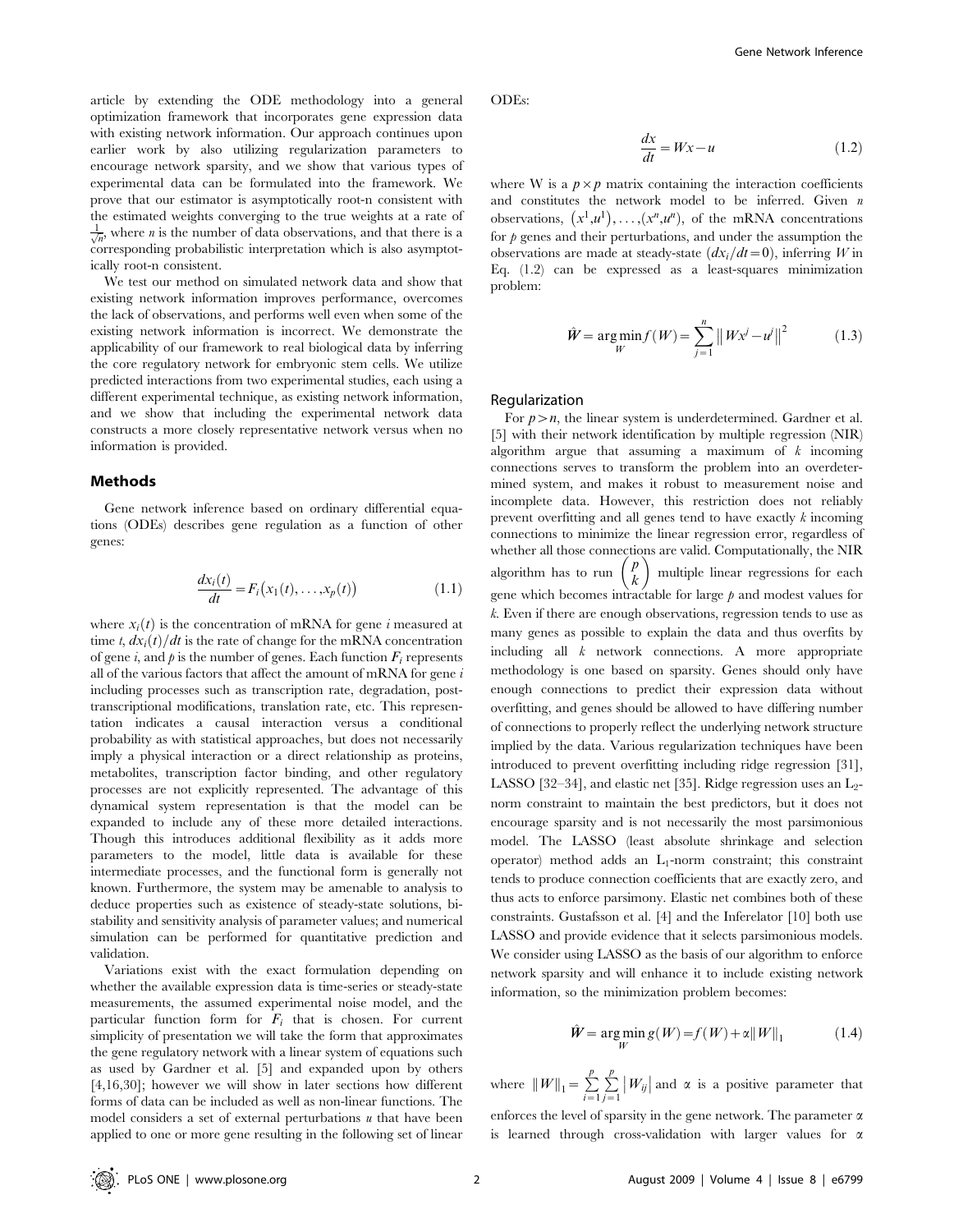producing a more sparse matrix while  $\alpha=0$  corresponds to the standard least-squares regression problem.

#### Incorporating existing network information

Existing network information can be incorporated into the minimization problem by adding an additional constraint for connections in the network. Given a  $W^0$  matrix with positive entries  $W_{ij}^0 \ge 0$  indicating the lack of interaction for gene j on gene  $i$ , the problem becomes:

$$
\hat{W} = \underset{W}{\arg\min} g(W) = f(W) + \alpha \|W\|_1 + \beta \|W \circ W^0\|_1 \qquad (1.5)
$$

where  $W \circ W^0$  denotes the entry-wise product between matrix W and  $W^0$ . This adds a penalty to edges in W that do not exist in  $W<sup>0</sup>$ , making those edges less likely to be included. Notice that this formulation does not force edges provided by the existing network information to be included in the resultant network; instead those edges are just not penalized with  $W_{ij}^0 = 0$  which will make them more likely to be picked over other edges. This allows the optimization to still pick a different network structure if it fits the data better. The strength of the penalty is determined by a positive parameter  $\beta$ , which is learned through cross-validation. If the existing network information is not beneficial to reducing the error of the inferred network model, then cross-validation will set  $\beta = 0$ to eliminate the penalty. However  $\beta > 0$  signifies that the existing network information is beneficial.

#### Optimization framework

We introduce a general optimization framework for various types of gene expression data that incorporates sparsity and existing network information. This formulation encompasses the standard least-squares problem as in Eq. (1.3), yet it is flexible enough to handle gene-specific problem alterations such as those required for certain kinds of gene expression perturbation data. Let  $f(W)$  be a quadratic function of the  $p \times p$  square matrix W, defined in the form:

$$
f(W) = \frac{1}{2} \text{tr}\left(W^T W \Sigma\right) - \text{tr}(WU) + \frac{1}{2} \sum_{i=1}^p W_i D^i W_i^T \qquad (1.6)
$$

where  $W_i$  denotes the *i*-th row vector of the matrix W. Matrices  $\Sigma$ and  $D^i$  are symmetric and positive definite, that is  $\Sigma > 0$  and  $D^i > 0$  for all  $i = 1, \dots, p$ . Under this definition  $f(W)$  is a convex function of W. Our goal is to find W that minimizes  $f(W)$  subject to sparsity constraint and existing network information:

$$
\hat{W} = \underset{W}{\arg\min} g(W) = f(W) + \alpha \|W\|_1 + \beta \|W \circ W^0\|_1 \qquad (1.7)
$$

We simplify the notation to the following:

$$
\underset{W}{\arg\min} \, g(W) = f(W) + ||\Lambda \circ W||_1 \tag{1.8}
$$

by defining a  $p \times p$  matrix  $\Lambda$  that combines the two parameters:

$$
\Lambda_{ij} = \alpha + \beta W_{ij}^0 \tag{1.9}
$$

We use a coordinate descent algorithm to solve this optimization problem for a given  $\Lambda$  matrix [36]. The algorithm iteratively updates each  $W_{ij}$  matrix entry until  $f(W)$  converges to its minimum value; convergence is guaranteed by the convexity of the function and the additivity of the  $L_1$  regularization term [37]. The derivate of  $f(W)$  with respect to  $W_{ii}$  is:

$$
\frac{\partial f(W)}{W_{ij}} = W_{ij} \left( \Sigma_{jj} + D_{jj}^i \right) - \gamma_{ij}
$$
\n(1.10)

where  $\gamma_{ij}$  is independent of  $W_{ij}$  and is defined to be:

$$
\gamma_{ij} \equiv U_{ji} - \sum_{k=1, k \neq j}^{p} W_{ik} \left( \Sigma_{kj} + D_{jk}^{i} \right) \tag{1.11}
$$

Now consider the derivate of  $g(W)$  in Eq. (1.8) with respect to  $W_{ij}$ :

$$
\frac{\partial g(W)}{W_{ij}} = W_{ij} \left( \Sigma_{jj} + D_{jj}^i \right) - \gamma_{ij} + \Lambda_{ij} \operatorname{sgn}(W_{ij}) \qquad (1.12)
$$

where

$$
sgn(W_{ij}) \equiv \begin{cases} 1 & W_{ij} > 0; \\ -1 & W_{ij} < 0; \\ \epsilon [-1,1] & W_{ij} = 0 \end{cases}
$$
 (1.13)

Therefore the update rule in the coordinate descent algorithm is:

$$
\hat{W}_{ij} = \begin{cases}\n\frac{\gamma_{ij} - \Lambda_{ij}}{\Sigma_{jj} + D'_{jj}} & \gamma_{ij} > \Lambda_{ij}; \\
\frac{\gamma_{ij} + \Lambda_{ij}}{\Sigma_{jj} + D'_{jj}} & \gamma_{ij} < -\Lambda_{ij}; \\
0 & otherwise\n\end{cases}
$$
\n(1.14)

The resultant network model  $\hat{W}$  is dependent upon the values used for the two parameters  $(\alpha, \beta)$ , so we use cross-validation to find values that provide the minimum total testing error. K-fold cross-validation is common practice; however there tends to be few observations for gene expression data, so we have used leave-oneout cross-validation which puts just one observation into the testing set. Note that if all  $\Lambda_{ij} > \Lambda^{\max} = \max_{i,j} |U_{ij}|$  then all matrix entries  $W_{ij}$  will be constrained to be zero, therefore:

$$
\Lambda^{\text{max}} = \max |U_{ij}| \tag{1.15}
$$

This provides bounds  $0<\Lambda_{ij}<\Lambda^{\max}$  that need to be searched. We perform an exponential search starting from  $\Lambda^{max}$  and going down, using the  $W$  matrix as a warm start from one value to the next. In fact,  $\Lambda$  is comprised of two parameters so a matrix of  $\alpha$ and  $\beta$  values is constructed and the minimum error for the parameter pair is chosen.

#### Perturbation gene expression data

Suppose we are given a set of  $n$  observation,  $(x<sup>1</sup>,u<sup>1</sup>), (x<sup>2</sup>,u<sup>2</sup>), \ldots, (x<sup>n</sup>,u<sup>n</sup>)$ , representing the activities of genes  $x_i$  in the network after input perturbation  $u_i$ , for  $i=1,\ldots,p$ . We infer the network connections  $W$  between the genes by minimizing the following error function: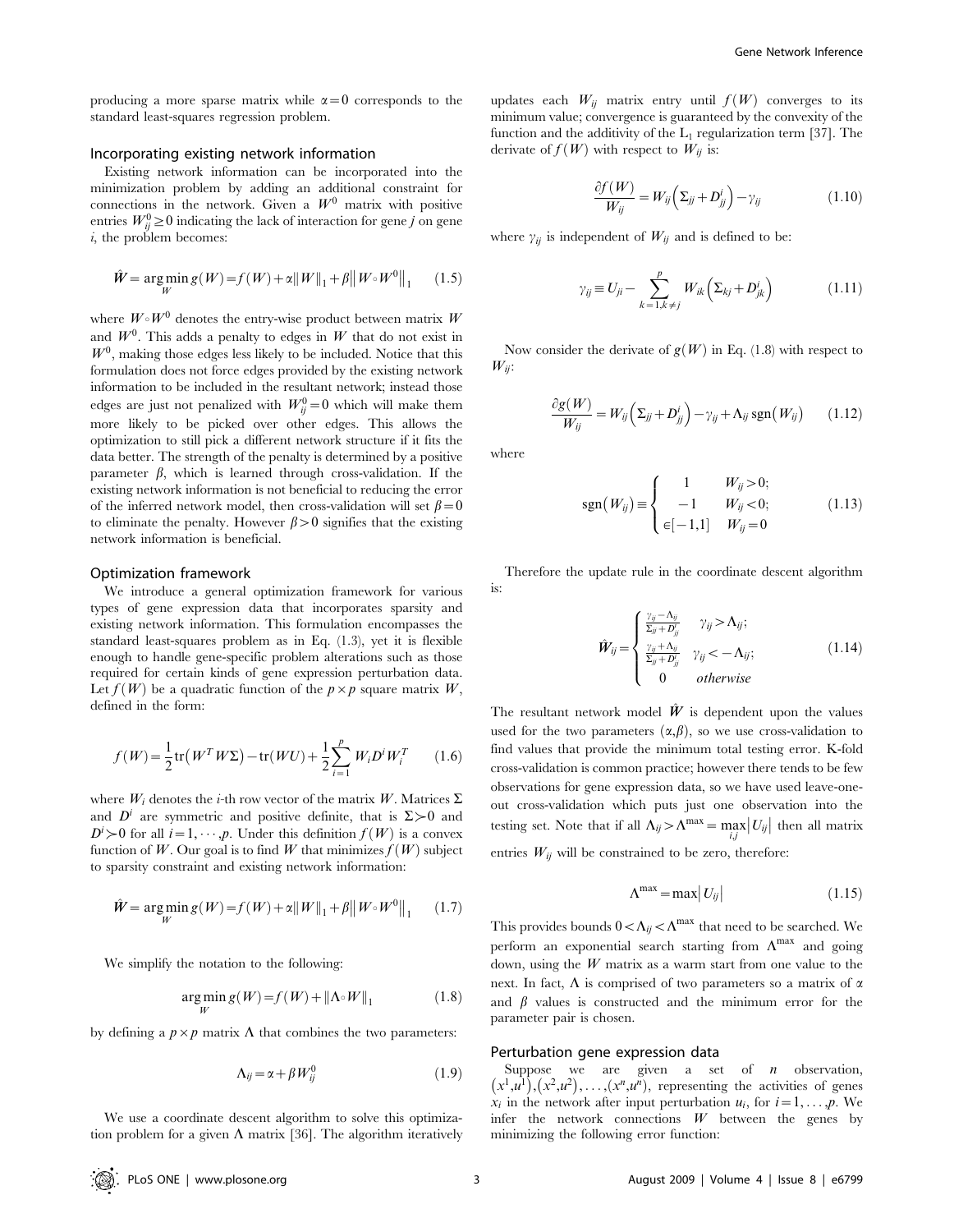$$
\hat{W} = \underset{W}{\text{arg min}} f(W) = \sum_{j=1}^{n} \|Wx^{j} - u^{j}\|^{2}
$$
 (1.16)

The error function can be rewritten as:

$$
f(W) = \sum_{j=1}^{n} (Wx^{j} - u^{j})^{T} (Wx^{j} - u^{j})
$$
  
=  $2\left[\frac{1}{2}\text{tr}(W^{T}W\Sigma) - \text{tr}(WU)\right] + C$  (1.17)

where  $C$  is a term independent of  $W$  thus dropping out of the minimization, and the matrices  $\Sigma$  and U are defined to be:

$$
\Sigma = \sum_{j=1}^{n} x^{j} (x^{j})^{T} \quad U = \sum_{j=1}^{n} x^{j} (u^{j})^{T}
$$
 (1.18)

Thus standard gene expression perturbation experiments fit in the optimization framework as described in Eq. (1.6) with  $D=0$ .

## Modified formulation for different perturbation experiments

The formulation as described in Eq. (1.3) requires a measurement of the external perturbation distinct from the expression values of the perturbed genes, which might not be available for all types of experiments. We propose an alternate formulation where we consider genetic perturbations  $\Delta x^b = x^b - x^*$  away from the gene expression of the wild-type gene network  $x^*$ . We show in the next sections that we can still express the system as a least-squares minimization problem in the same form as Eq. (1.6) and use our optimization framework to find the best network model to explain the perturbation.

Null mutant gene expression data. Null mutant experiments remove or prevent a gene from being expressed; the simplest form is to knock out one gene per experiment then measure the steady-state expression values for the  $p-1$  other genes. Suppose we are given  $p$  observations where a single different gene  $i$  is removed in each observation. Denote the observed steady state by the vector  $x_i^{null}$ , for all  $i=1, \dots, p$  after gene *i* is removed. The perturbation of  $x_i^{null}$  away from the wildtype steady state is:

$$
\Delta x_i^{null} = x_i^{null} - x^*
$$
\n(1.19)

We infer the connection model and strengths between the genes by minimizing the following error function:

$$
f(W) = \sum_{i=1}^{p} \sum_{j=1, \neq i}^{p} \left[ W \Delta x_i^{null} - \Delta x_i^{null} \right]_j^2 \tag{1.20}
$$

Gene *i* cannot be used to predict itself for the observation when gene  $i$  is removed, so the error function indicates this by excluding gene i for observation i. We reformulate the error function and cast into Eq. (1.6) where we have defined:

$$
\Sigma = \sum_{i=1}^{p} \Delta x_i^{null} (\Delta x_i^{null})^T
$$
  
\n
$$
D^i = \Delta x_i^{null} (\Delta x_i^{null})^T
$$
  
\n
$$
U_{ij} = \Sigma_{ij} - \Delta x_{ii}^{null} \Delta x_{ij}^{null}
$$
\n(1.21)

Heterozygous knockdown gene expression data. Heterozygous knockdown experiments remove one of two copies of a gene; a series of experiments might knockdown one gene per experiment then measure the steady-state gene expression values for all  $p$  genes. Suppose we are given  $p$  observations where a single different gene *i* is knocked down in each observation. Denote the observed steady state by the vector  $x_i^h$ , for all  $i=1, \dots, p$  after removing once copy of gene *i*. The perturbation of  $x_i^h$  away from the wild-type steady state is:

$$
\Delta x_i^h = x_i^h - x^*
$$
\n(1.22)

However for the experiment with gene  $i$  knocked-down, only one copy of gene i can contribute so we denote the perturbation of the other copy of gene  $i$  by:

$$
\tilde{\Delta} x_{ii}^h = x_{ii}^h - x_i^*/2
$$
\n(1.23)

We infer the connection model between the genes by minimizing the following error function:

$$
f(W) = \sum_{i=1}^{p} \sum_{j=1, \neq i}^{p} \left[ W \Delta x_i^h - \Delta x_i^h \right]_j^2 + \sum_{i=1}^{p} \left[ \frac{1}{2} W_i \Delta x_i^h - \tilde{\Delta} x_{ii}^h \right]^2 \tag{1.24}
$$

We can reformulate the error function and cast into Eq.  $(1.6)$  with:

$$
\Sigma = \sum_{i=1}^{p} \Delta x_i^h (\Delta x_i^h)^T
$$
  
\n
$$
D^i = \frac{3}{4} \Delta x_i^h (\Delta x_i^h)^T
$$
  
\n
$$
U_{ij} = \Sigma_{ij} - (\Delta x_{ii}^h - \frac{1}{2} \tilde{\Delta} x_{ii}^h) \Delta x_{ij}^h
$$
  
\n(1.25)

#### Time-series gene expression data

Time-series gene expression data has also been utilized in ODE methodology. The basic idea is to no longer assume the system has been measured at steady-state  $\left(\frac{dx}{dt}=0\right)$ , and use the time-series data as an approximation to the derivative. We can still consider perturbations to the system but we should take into account that dynamics of different genes operate on different time scales. We are given a set of trajectories, each from a different initial perturbation, along with  $n$  observations for all genes at unit time intervals  $\Delta t$  as the system relaxes back to the steady state. The final measurement is not necessarily the steady state. We consider each trajectory as a time sequence,  $x_i^1, x_i^2, \ldots, x_i^n$ , for each gene *i*. We have a linear system of the form:

$$
\tau \frac{dx}{dt} = Wx - u \tag{1.26}
$$

The derivative can be estimated in a number of ways, but we will consider here the Mean-Value Theorem approximation:

$$
\frac{dx_i^t}{dt} \approx \frac{x_i^{t+1} - x_i^{t-1}}{2\Delta t}
$$
\n(1.27)

The problem is formulated as a least-squares minimization problem and we use our same optimization framework as before:

$$
\hat{W} = \underset{W}{\arg\min} f(W) = \sum_{t=2}^{n-1} \left\| W x^t - \left( u^t + \tau \frac{dx^t}{dt} \right) \right\|^2 \qquad (1.28)
$$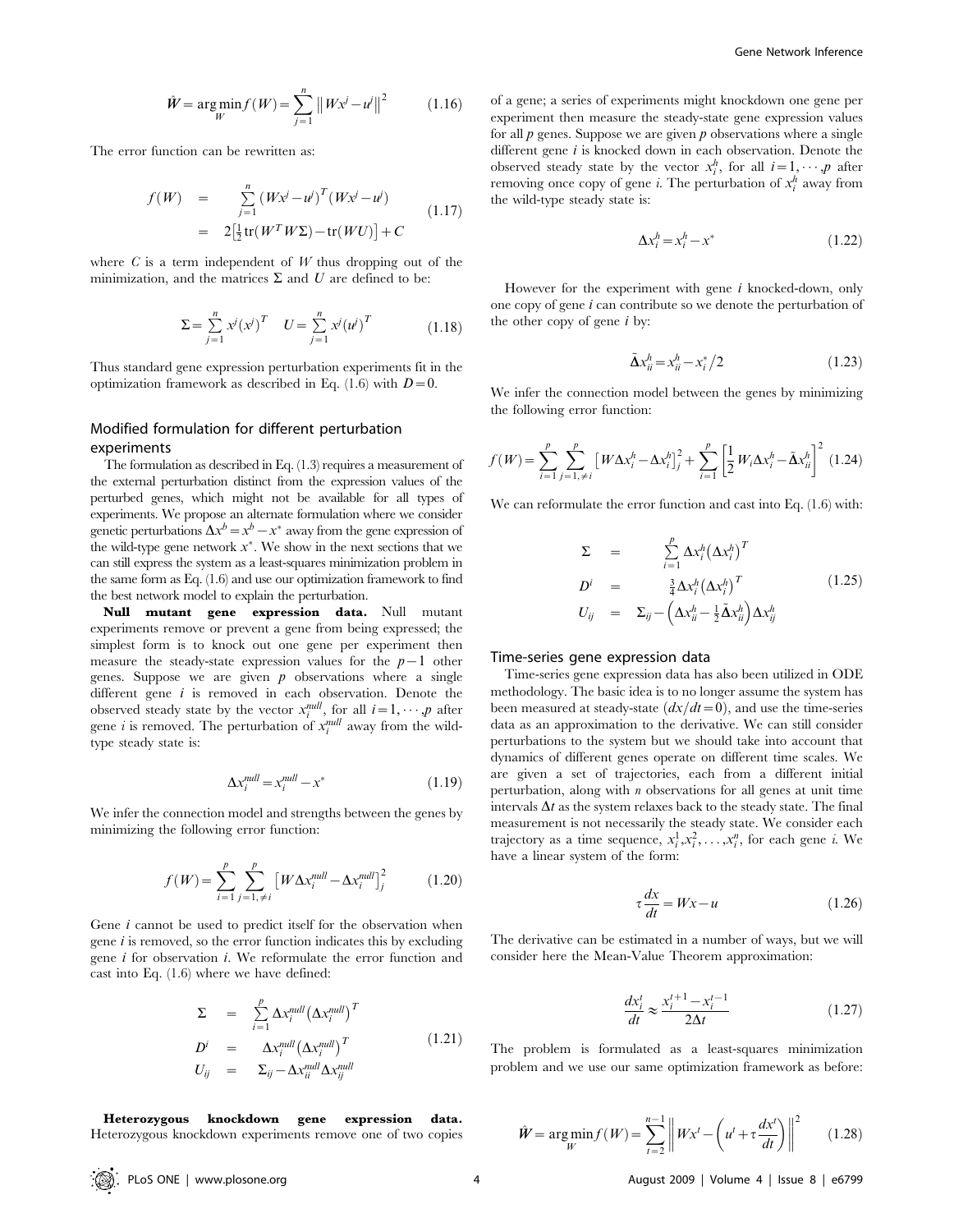However, we do not know  $\tau_i$  for each gene so we will need to learn it iteratively with W. Assume that we have a reasonable initial value for  $\tau_i$ , we first calculate  $\hat{W}$  then optimize Eq. (1.26) for each  $\tau$ :

$$
E(\tau_i) = \tau_i A_i - B_i = 0 \tag{1.29}
$$

where  $A_i = \left(\frac{dx_i^2}{dt}, \cdots, \frac{dx_i^{n-1}}{dt}\right)$  and  $B_i = u_i - \hat{W}_i x$ . The optimal solution for  $\tau_i$  is:

$$
\tau_i = A_i^T B_i (A_i^T A_i)^{-1}
$$
 (1.30)

Use the determined  $\tau_i$  to recalculate the derivative entries in Eq.  $(1.28)$  and compute a new  $\hat{W}$ , repeat this iteratively until convergence.

#### Nonlinear functional form

Consider just a single gene  $x_i$  for Eq. (1.3) where we have a nonlinear differentiable response function  $F_i$  and we want to find:

$$
\hat{\beta}_i = \arg\min_{\beta} g(\beta_i) = \sum_{j=1}^n \left\| F_i(\beta_i^T x^j) - u_i^j \right\|^2 \qquad (1.31)
$$

where  $\beta_i$  are the interaction coefficients for gene i, essentially corresponding to row  $i$  of the network model W. To solve the problem, we first find a quadratic approximation of the objective function around an arbitrary point  $\beta_0$ :

$$
g(\beta) = \sum_{j=1}^{n} \left\| F_i(\beta_i^T x^j) - u_i^j \right\|^2 = g(\beta_0) + J(\beta_0)^T \Delta \beta
$$
  
+ 
$$
\frac{1}{2} \Delta \beta^T H(\beta_0) \Delta \beta + o\left( \|\Delta \beta\|^2 \right)
$$
(1.32)

where  $\Delta\beta=\beta-\beta_0$ ,  $J(\beta_0)=\nabla g(\beta_0)$  is the gradient of g at  $\beta_0$ , and  $H(\beta_0)$  is the Hessian matrix. Specifically, we have:

$$
J(\beta) = 2 \sum_{j=1}^{n} \left[ F(\beta_i^T x^j) - u_i^j \right] F'(\beta_i^T x^j) x^j
$$
(1.33)  

$$
H(\beta) = 2 \sum_{j=1}^{n} \left[ \left[ F(\beta_i^T x^j) - u^j \right] F''(\beta_i^T x^j) - F'(\beta_i^T x^j)^2 \right] x^j (x^j)^T
$$

Thus, around  $\beta_0$ , the problem fits into our convex optimization framework and can be solved with the same coordinate descent algorithm:

$$
\hat{\beta}(\beta_0) = \arg\min_{\beta} f(\beta) = \frac{1}{2} \beta^T H(\beta_0) \beta + [J(\beta_0) - H(\beta_0)\beta_0] \beta \tag{1.34}
$$

In summary, we propose the following algorithm to independently find the set of interaction coefficients for each gene:

- 1) Randomly choose  $\beta_0 \in R^p$ .
- 2) Find  $\hat{\boldsymbol{\beta}}(\beta_0)$  using Eq. (1.34) and the coordinate descent algorithm.
- 3) Perform line search: find  $\hat{\alpha} \in [0,1]$  such that

$$
\hat{\alpha} = \arg\min_{\alpha} g(\beta(\alpha))
$$
  
where  $\beta(\alpha) = \beta_0 + \alpha \Big[ \hat{\beta}(\beta_0) - \beta_0 \Big].$ 

4) Set 
$$
\beta_0 = \beta(\hat{\beta})
$$
 and go to Step 2) if  $\alpha \neq 0$ .

#### Asymptotic properties

Consider Eq. (1.16) with a matrix  $\Lambda$  of non-negative entries and a parameter for  $L_1$ -norm regularization:

$$
\hat{W} = \underset{W}{\arg\min} g(W) = f(W) + \lambda ||\Lambda \circ W||_1
$$
\n
$$
= \sum_{j=1}^{n} ||Wx^{j} - u^{j}||^{2} + \lambda ||\Lambda \circ W||_1
$$
\n(1.35)

This equation is equivalent to:

$$
\hat{W} = \underset{W}{\arg\min} \, g(W) = \text{tr}\left(W^T W \Sigma\right) - 2 \text{tr}\left(W U^T\right) + \lambda \|\Lambda \circ W\|_1 \tag{1.36}
$$

with matrices  $\Sigma$  and U as defined in Eq. (1.18).

Consider the following noise model:

$$
u = Wx + \varepsilon \tag{1.37}
$$

where the noise term  $\varepsilon \sim N(0,\sigma^2I)$  follows normal distribution with a fixed variance.

#### Theorem 1

If  $\lambda/\sqrt{n} \rightarrow \lambda_0 \geq 0$ ,  $\Lambda = O(1)$ , and

$$
C = \lim_{n \to \infty} \left( \frac{1}{n} \sum_{i=1}^{n} x_i x_i^T \right) \tag{1.38}
$$

is non-singular, then when  $n \rightarrow \infty$ ,

$$
\sqrt{n}(\hat{W} - W) \xrightarrow{D} \arg\min(V) \tag{1.39}
$$

where

$$
V(Z) = \text{tr}(Z^T Z C) - 2 \text{tr}(Z \Psi^T)
$$
  
+  $\lambda_0 \text{tr}\{[I(W \neq 0) \circ \text{sgn}(W) \circ Z + I(W = 0) \circ |Z|] \Lambda^T\}$  (1.40)

and  $\Psi$  is a random matrix with normal distribution of mean 0 and covariance  $E[\Psi_{ij}\Psi_{kl}] = \sum_{ik}\delta_{jl}\sigma^2$  for all i, j, k, l.

Proof of the theorem is provided in Appendix S1. This theorem suggests that the estimate is root-n consistent with the estimated  $\hat{W}$ suggests that the estimate is root-in consistent with the estimated  $\boldsymbol{w}$  converging to the true W at a rate of  $1/\sqrt{n}$  when the penalty term converging to the true w at a rate of  $1/\sqrt{n}$  when the penaty term<br>is reduced at a rate of  $1/\sqrt{n}$ . The root-n consistency property is similar to the asymptotic property of the Lasso estimator first described by Knight and Fu [38].

A special case: orthogonal design. In this section, we show how prior network information can aid us in network inference with a special case where we can analytically solve for the error rate. Consider the case of an orthogonal design:  $\Sigma = I$ . Different entries of W decouple and have the optimal value in the form of a soft-threshold function:

$$
\hat{\boldsymbol{W}}_{ij} = \text{sgn}(U_{ij}) [U_{ij} - \lambda_{ij}]_{+}
$$
\n(1.41)

Now consider a noise model of  $U_{ij}=W_{ij}+\varepsilon_{ij}$  where From consider a holder of  $C_{ij} = N_{ij} + C_{ij}$  where  $\epsilon_{ij} \sim N(0,\sigma^2)$  for all i, j. We assume W is sparse with  $N^{-}$  zero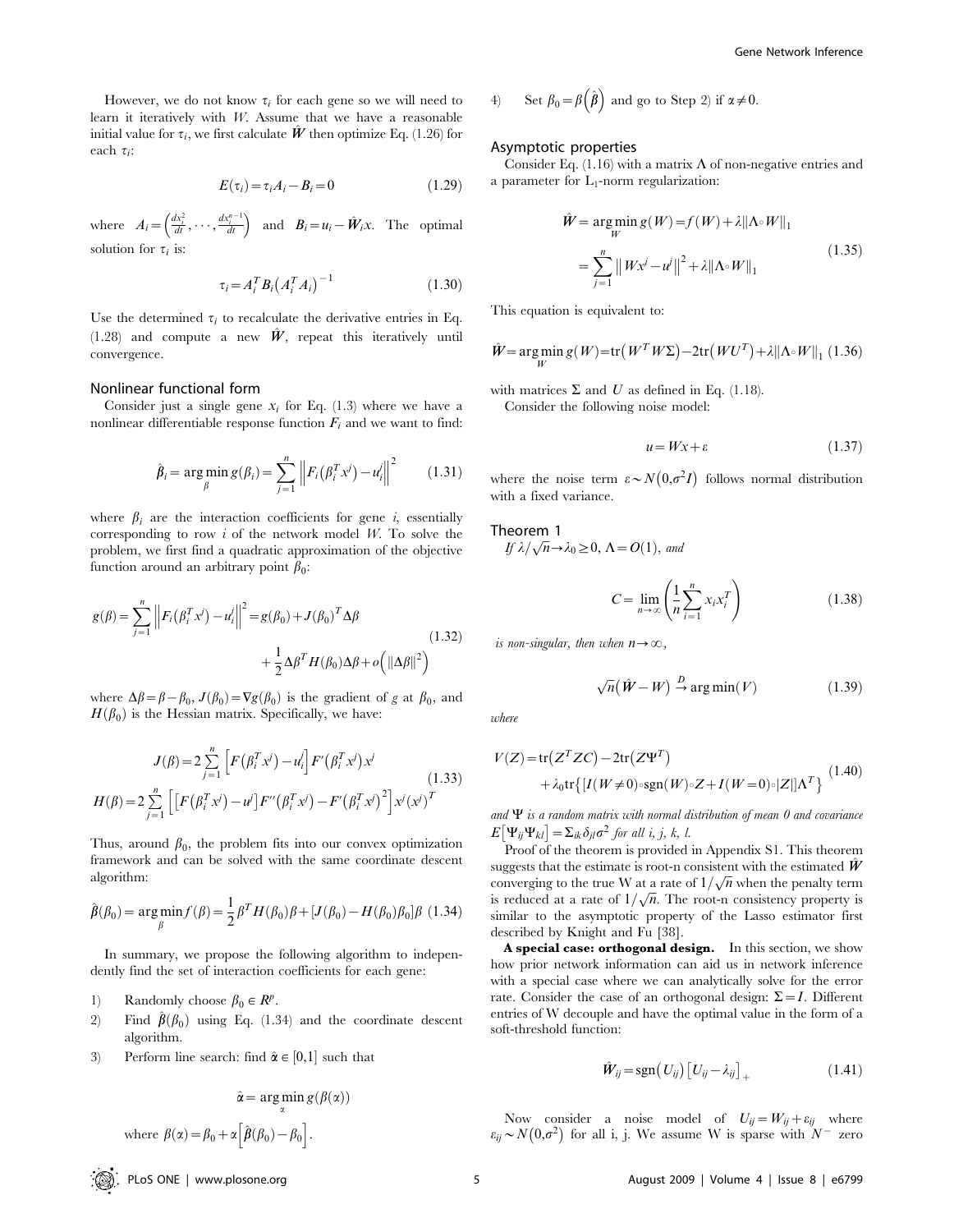entries and  $N^+$  non-zero entries. Note that  $N^- + N^+ = p^2$ . Denote  $\phi(x)$  the density of a standard normal distribution and  $\Phi(x)$  its cumulative distribution. The probability of  $\hat{W}_{ij}=0$  is:

$$
Pr(\hat{W}_{ij}=0) = Pr(|W_{ij} + \varepsilon_{ij}| \le \lambda_{ij})
$$
  
=  $\Phi\left(\frac{\lambda_{ij} - W_{ij}}{\sigma}\right) - \Phi\left(\frac{-\lambda_{ij} - W_{ij}}{\sigma}\right)$  (1.42)

If  $W_{ii}=0$ , the probability of misidentifying  $\hat{W}_{ii}$  as non-zero is:

$$
1 - \Pr(\hat{W}_{ij} = 0) = 1 - \Phi\left(\frac{\lambda_{ij}}{\sigma}\right) + \Phi\left(\frac{-\lambda_{ij}}{\sigma}\right) \tag{1.43}
$$

The overall error rate of misidentifying non-zero entries as zero and zero entries as non-zero is:

$$
\sum_{i=1}^{p} \sum_{j=1}^{p} I(W_{ij} = 0) \left[ 1 - \Phi\left(\frac{\lambda_{ij}}{\sigma}\right) + \Phi\left(\frac{-\lambda_{ij}}{\sigma}\right) \right] + I(W_{ij} \neq 0) \left[ \Phi\left(\frac{\lambda_{ij} - W_{ij}}{\sigma}\right) - \Phi\left(\frac{-\lambda_{ij} - W_{ij}}{\sigma}\right) \right]
$$
(1.44)

For simplicity of discussion, assume  $W_{ij}=w$  for all non-zero entries and  $\lambda_{ij} = \lambda$  for all i, j. Then the error rate is:

$$
E(\bar{\lambda}) = N^{-} \left[ 1 - \Phi(\bar{\lambda}) + \Phi(-\bar{\lambda}) \right] + N^{+} \left[ \Phi(\bar{\lambda} - \bar{w}) + \Phi(-\bar{\lambda} - \bar{w}) \right] (1.45)
$$

where  $\bar{w}=w/\sigma$  and  $\bar{\lambda}=\lambda/\sigma$ . When  $\bar{w}\gg1$ , the optimal  $\bar{\lambda}$  that where  $w = w/\sigma$  and<br>minimizes  $E(\bar{\lambda})$  is:

$$
\bar{\lambda}^* = \min\left\{0, \ \frac{\bar{w}}{2} \frac{2\alpha}{1-\alpha}\right\} \tag{1.46}
$$

where  $\alpha = N^{-}/(N^{-} + N^{+})$  is the proportion of zero entries, or the sparsity of the network. The optimal regularization  $\bar{\lambda}^*$  can be derived through cross-validation in real applications if the number of observations is sufficiently large.

Next consider how to incorporate the existing network information (potentially incorrect). Suppose we are provided with the information that a subset of the connections is zero. For these connections, we increase the regularization parameter  $\lambda$  to  $\lambda + \gamma$ with  $\gamma \geq 0$ . Suppose among the subset,  $K^{-}$  connections are indeed zero and  $K^+$  connections are actually non-zero. In summary, we have 4 groups of connections: 1)  $K^-$  with true zero connection strength and parameter  $\lambda + \gamma$ ; 2)  $N^{-} - K^{-}$  with zero connection strength and parameter  $\lambda$ ; 3)  $K^+$  with non-zero connection strength and parameter  $\lambda + \gamma$ ; and 4)  $N^{+} - K^{+}$  with non-zero connection strength and parameter  $\lambda$ . The total error rate is then:

$$
E(\hat{\lambda}, \hat{y}) = K^{-} [1 - \Phi(\bar{\lambda} + \bar{y}) + \Phi(-\bar{\lambda} - \bar{y})]
$$
  
+ K^{+} [\Phi(\bar{\lambda} + \bar{y} - \bar{w}) - \Phi(-\bar{\lambda} - \bar{y} - \bar{w})]  
+ (N^{-} - K^{-}) [1 - \Phi(\bar{\lambda}) + \Phi(-\bar{\lambda})]  
+ (N^{+} - K^{+}) [\Phi(\bar{\lambda} - \bar{w}) - \Phi(-\bar{\lambda} - \bar{w})] (1.47)

where  $\bar{\gamma} = \gamma/\sigma$ . Similarly, if  $\bar{w} \gg 1$ , the optimal  $\bar{\gamma}$  is:

$$
\hat{\gamma}^* = \min\left\{0, \frac{1}{\bar{w}}\left(\frac{2\beta}{1-\beta} - \frac{2\alpha}{1-\alpha}\right)\right\} \tag{1.48}
$$

where  $\beta = K^{-}/(K^{-}+K^{+})$  is the sparsity in the subset. Note that  $\hat{\gamma}^* > 0$  if and only if  $\beta > \alpha$ . This suggests that by adjusting the parameter  $\gamma$  through cross-validation, we should be able to decrease the prediction error rate if the sparsity of the subset is lower than the sparsity of the entire network. On the other hand, if  $\beta < \alpha$ , this means that the prior information on the subset is actually worse than a random guess. In that case, the crossvalidation should set  $\gamma=0$  thus ignoring the prior information.

#### Probabilistic Interpretation

There is correspondence of the least-square minimization model as described above with a probabilistic interpretation using Gaussian random fields to model the interaction between genes. Under this model, we assume the distribution of gene expression values are described by a multivariate normal distribution with mean  $\mu$  and covariance matrix  $\Sigma$ . We are interested in the inverse of the covariance matrix,  $\Omega = \Sigma^{-1}$ , which encodes conditional dependency between two genes conditioned on all others, and therefore it contains information on the connectivity between genes. Our goal is to estimate  $\Omega$  from a set of observations  ${x_1, x_2, \ldots, x_n}$  where  $x \in \mathbb{R}^p$  is a vector with dimension p, and we  ${x_1, x_2, \ldots, x_n}$ assume each  $x_i$  is standardize with mean 0. Then the log likelihood for observing the data is:

$$
l(x; \Sigma) = -\frac{n}{2} \log \det(\Sigma) - \frac{1}{2} \sum_{j=1}^{n} (x^{j})^{T} \Sigma^{-1} x^{j}
$$
 (1.49)

up to a constant difference. After standardizing the data, we can rewrite the log likelihood as a function of  $\Omega$ :

$$
l(x,\Omega) = \frac{n}{2}\log \det(\Omega) - \frac{n}{2}\operatorname{tr}(S\Omega)
$$
 (1.50)

where  $S = \sum_{j=1}^{n} x^{j} (x^{j})^{T} / n$  is the empirical covariance matrix. The

inverse covariance matrix  $\Omega$  can be estimated by maximizing this log likelihood function. Non-zero entries,  $\Omega_{ij}$ , indicate the existence of a connection between gene  $i$  and  $j$ . Also note that different from the linear network model, the probabilistic model infers a network with undirected edges as it is making a statement about conditional dependency between two genes. This problem can be solved using several convex optimization algorithms including interior point methods [39] and coordinate descent [34].

When  $n < p$ , S is singular and the solution is underdetermined. Even when  $n \geq p$ , we will likely overfit the data using Eq. (1.50) if n is not large. A solution is to add a regularization term to the log likelihood function. In fact, we can incorporate the same  $L_1$ -norm sparsity constraint that we did for the ODE model, thus providing us the capability to both enforce a parsimonious model as well as introduce existing network information. Given a matrix  $\Lambda$  of nonnegative entries and a single non-negative parameter  $\lambda$ , we can formulate the following minimization problem:

$$
\hat{\Omega} = \underset{\Omega > 0}{\arg \min} f(\Omega) = -\frac{n}{2} \log \det(\Omega) + \frac{n}{2} tr(S\Omega) + \lambda ||\Lambda \circ \Omega||_1 (1.51)
$$

where  $\Lambda \circ \Omega$  is the component-wise product of the two matrices.

Similar to the linear network inference described in Theorem 1, we can prove (provided in Appendix S1) that the estimated  $\Omega$ converges to the true  $\Omega$  at the rate of  $\frac{1}{\sqrt{n}}$  as  $n \to \infty$  thus showing that the estimate is still root-n consistent.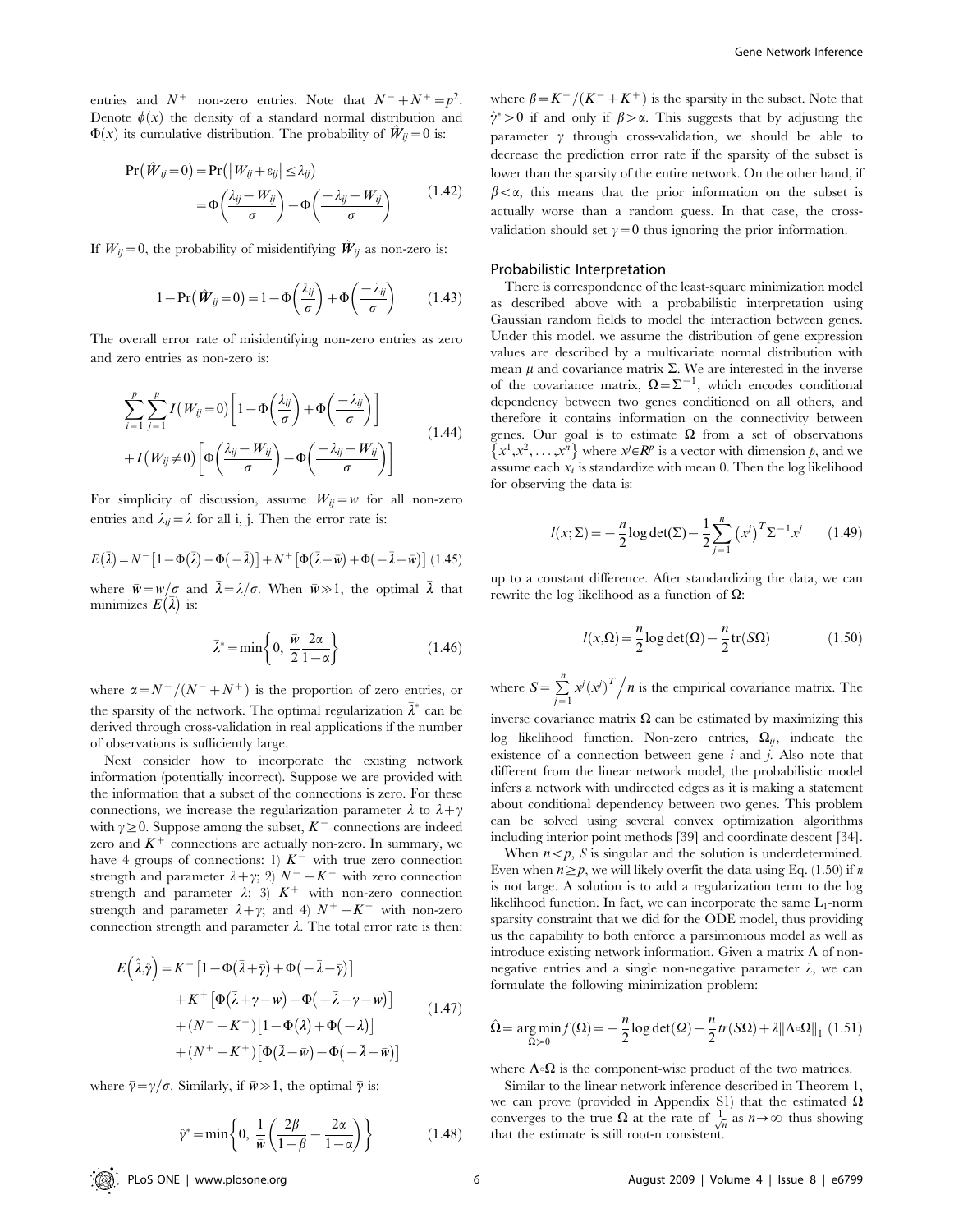Theorem 2

**If**  $\lambda/\sqrt{n} \rightarrow \lambda_0 \geq 0$ ,  $\Lambda = O(1)$ , and  $\Sigma$  is non-singular, then

$$
\sqrt{n}(\hat{\Omega} - \Omega) \xrightarrow{D} \arg\min(V) \tag{1.52}
$$

zorbere

$$
V(\Delta) = \frac{1}{4} \text{tr}(\Sigma \Delta \Sigma \Delta) + \frac{1}{2} \text{tr}(Z\Delta)
$$
  
+  $\lambda_0 \text{tr}\{ [I(\Omega = 0) \circ |\Delta| + I(\Omega \neq 0) \circ \text{sgn}(\Omega) \circ \Delta] \Lambda^T \}$  (1.53)

and  $Z$  is a random matrix with normal distribution of mean 0 and covariance  $E[Z_{ij}Z_{kl}] = \sum_{ij}\sum_{jl} + \sum_{il}\sum_{jk}$  for all i, j, k, l.

#### Results

### Simulation Results

We generated a set of random linear network models to test the utility of our optimization framework and to characterize the effect of providing existing network information. Each network contains  $p=10$  nodes with 2–3 uniform randomly selected incoming edges for a total of exactly 25 edges in the network; a weight for each edge was randomly drawn from the normal distribution  $N(0,1)$ . We verified that the generated network,  $W$ , was not singular with a valid inverse then generated a random perturbation matrix,  $u$ , with  $n=15$  experiments (or observations) for all p nodes. Each random response value was drawn from the normal distribution  $N(0,1)$  and the observation matrix, x, was calculated:

$$
x = W^{-1}u \tag{1.54}
$$

Experimental noise was added to both the perturbation and observation matrices. The noise for the perturbation matrix was drawn from  $N(0,0.1)$  and for the observation matrix was drawn from  $N(0,0.3)$ . The larger standard deviation for the observation matrix signifies the additive noise for 2–3 incoming edges from the perturbations.

For our experiments utilizing existing network information, we considered the simplest network information that can be provided, the existence of a directed edge going from one gene to another as a boolean value. The set of existing edges is provided as a boolean network  $W^0$  to our algorithm where an entry  $W_{ij}^0 = 0$  indicates a directed interaction from gene  $j$  to gene  $i$  and thus is not penalized, while  $W_{ij}^0 = 1$  for all other edges.

Fewer observations decreases prediction performance. One of the key challenges with inferring gene networks from gene expression data is the relatively few observations available compared to the large number of genes. This has a direct effect on how well an inferred model can predict the observed data as illustrated by Figure 1. While an underdetermined linear model can be constructed to fit the data exactly, this is clearly overfitting and cross-validation more correctly specifies the best fitting model. Figure 1 shows how when the number of observations decrease then the error increases for the best fitting model as determined by cross-validation. Furthermore, when the number of observations is greater than the number of variables, then the error stabilizes.

Existing network information overcomes fewer observations. We tested how providing existing network information could overcome the lack of observations by running our algorithm on a set of five randomly generated linear models.



Figure 1. Minimum Cross-Validation Error given Number of **Input Observations.** The minimum error for the best fitting model as determined by cross-validation and averaged for five simulated linear network models. The network models have ten nodes, so once there are enough observations then the error stabilizes; however the error increases as less observations are provided to the inference algorithm. doi:10.1371/journal.pone.0006799.g001

We systematically provided more valid edges to the algorithm going from zero edges up to the fully correct network. The results can be seen in Figure 2. For each of the five randomly generated linear network models, we ran our algorithm five times with a different set of edges randomly selected from the correct network. The cross-validation error results are averaged over the 25 total simulation runs for each number of valid edges provided as existing network information.

Figure 2 clearly illustrates that the error decreases as more valid edges are provided to the algorithm. An interesting observation is that the rate of decrease is significantly more for fewer observations; this indicates that each valid edge has a more important role in inferring the correct network model when the total information available is scarce. Therefore, even providing just a few valid edges can substantially improve the inference process. Furthermore note that the variation is greater for fewer observations, we could have made these curves smoother by running more simulations, but the variation illustrates another key point that not all valid edges are equal in their ability to reduce error. Some edges are more important than others, though which edges is typically not known beforehand.

Providing incorrect network information does not hurt prediction. While we showed in the previous section that providing correct edges as existing network information helps prediction, what about if we give the algorithm incorrect edges? Figure 3 shows the results. If we only provide invalid edges, it does not significantly hurt performance. The reason is apparent if we consider the constraint added to the optimization problem for incorporating network information. If the existing network information provided to the algorithm does not help to reduce the error, then cross-validation will determine the best minimum error is obtained by setting  $\beta = 0$ , essentially ignoring the network information. The algorithm then performs equally as well as when no network information is provided.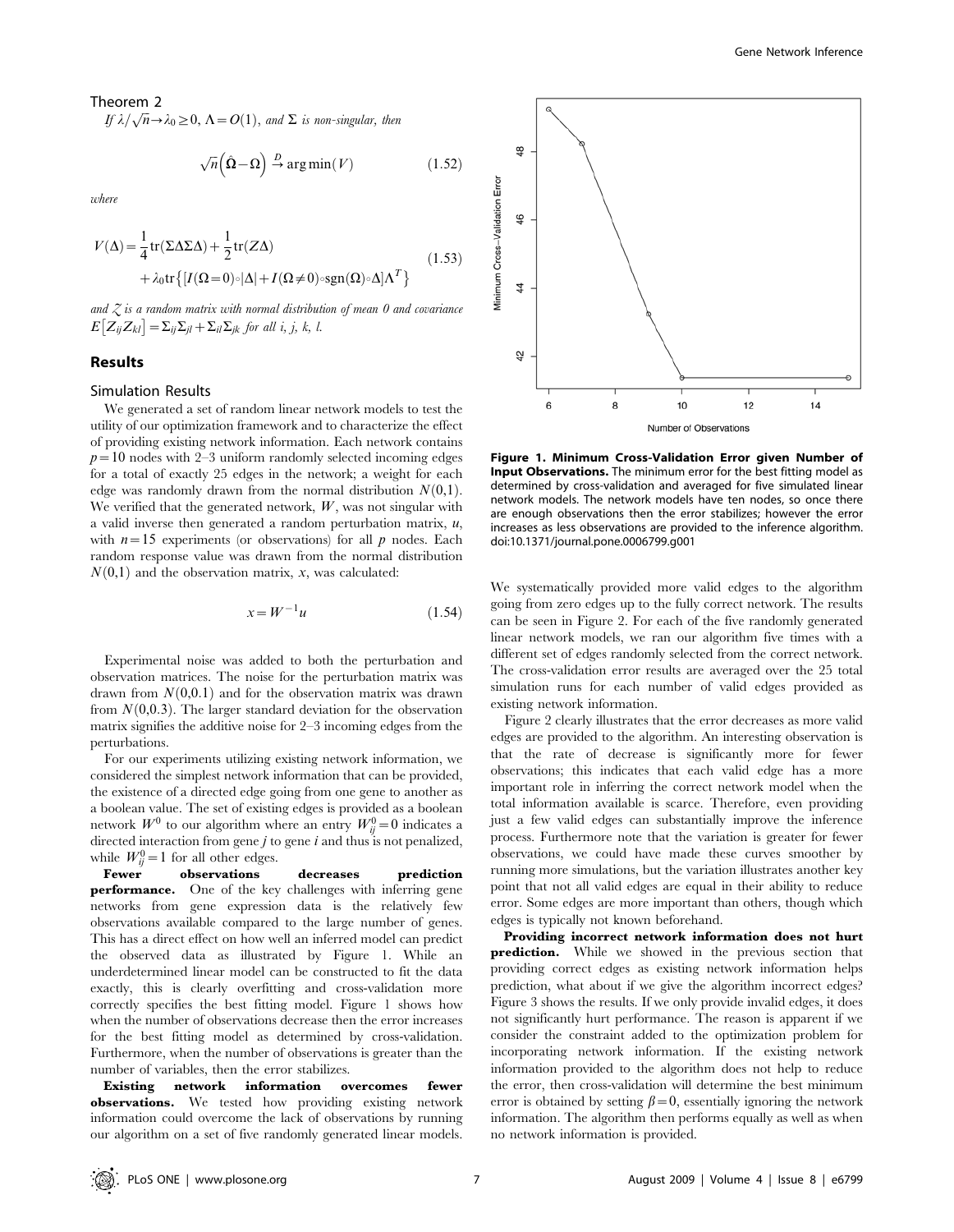

Figure 2. Error Decreases with More Valid Edges Provided as Existing Network Information. Going from zero edges to the fully correct network, randomly selected valid edges are provided as existing network information. The cross-validation error for five simulation runs for five randomly generated linear network models is averaged and plotted as proportional error versus the number of valid edges provided. Because we add experimental noise to the observations, the amount of error varies with the number of observations. Therefore to cancel this bias we calculate a proportional error, which is the minimum cross-validation error averaged across the simulation runs divided by the minimum least-squares error obtained linear regression. doi:10.1371/journal.pone.0006799.g002

Combination of valid and invalid network information still performs better than providing no network information. It would not generally be the case that the provided existing network information is completely correct; it is more likely that it contains a mixture of valid and invalid edges. Figure 4 shows that our algorithm still performs well in this mixed situation. When the majority of the edges are valid then adding invalid edges increases the error but not significantly enough to detract from the usefulness of the valid edges. Even when there are only a few valid edges compared to the number of invalid edges, then the algorithm is able to still utilize those valid edges. In all cases, providing existing network information, even with some invalid edges, performs better than providing no network information.

#### Biological Results

The discovery that introduction of transcription factors into mouse and human somatic cells is sufficient to induce a pluripotent stem cell fate has generated considerable excitement [40–46]. Further experiments have been performed to elucidate the core transcriptional network involved with maintaining pluripotency including correlation of transcription factor binding data with gene expression [21], ChIP-seq [22] and biotin-mediated ChIP [20]. While such experiments suggest potential gene regulatory interactions, they do not provide definitive evidence because not all of the detected interactions may be functional [47]. However such data constitutes prior network information we can provide to our gene network inference procedure, and in this section we will compare an inferred network that includes this prior network information versus a network when no information is provided.



Figure 3. Invalid Edges Does Not Affect Performance. Randomly selected invalid edges provided as existing network information does not affect the minimum error for the best fitting model as determined by cross-validation and averaged for five simulated linear network models.

doi:10.1371/journal.pone.0006799.g003

We focus on the 49 total genes that are included in the regulatory networks constructed by Zhou et al. [21] and Kim et al. [20]. In Figure 5 we show this combined network for three core transcription factors (Nanog, Oct4 and Sox2) and the genes they are hypothesized to regulate. While this figure only shows 25 genes, we performed the computational analysis for all 49 genes (provided in Supplemental Text S1) but restrict our discussion for clarity to these three core factors. What can be seen from Figure 5



Figure 4. Mixture of Valid and Invalid Edges. Randomly selected valid and invalid edges provided as existing network information still performs well as determined by cross-validation and averaged for five simulated linear network models.

doi:10.1371/journal.pone.0006799.g004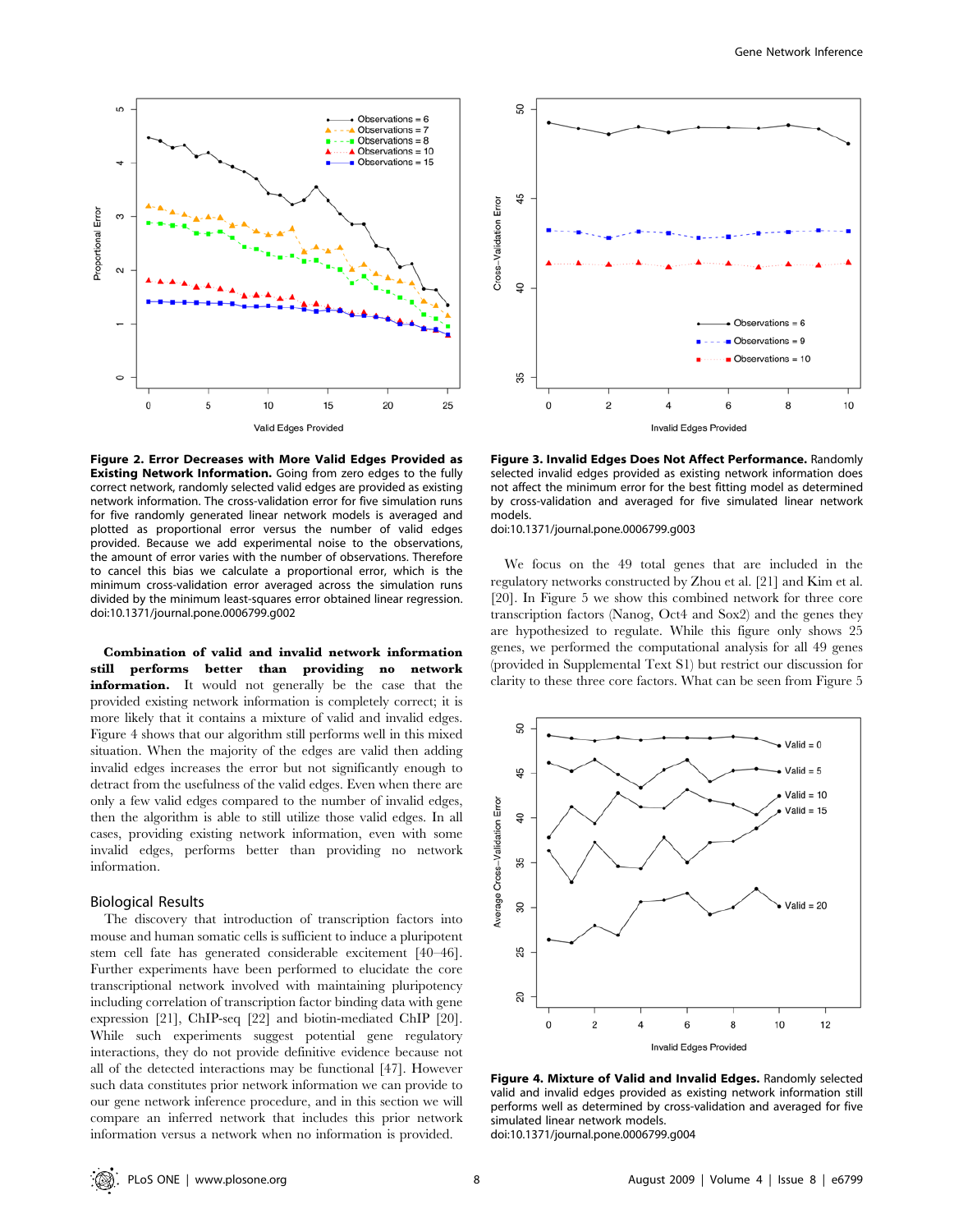is that the experimental data suggests cross-regulation between all three factors, a larger set of genes co-regulated by all three factors, and a few genes regulated by one or two of the core factors. We use the gene expression data from Ivanova et al. [48] which consists of a time course set of expression values, however we utilize just the final time points which most closely resemble steady state conditions for a total of 16 observations.

Using leave-one-out cross-validation, we find the values for the  $\alpha$ (sparsity) and  $\beta$  (prior network) parameters for each gene that minimizes the total testing error. Figure 6 shows the resulting network inferred by our algorithm when given prior network information. For all three core factors, the algorithm gave more weight to the prior network over just the sparsity constraint; Nanog  $(\beta = 0.03 > \alpha = 0.001)$ , Oct4  $(\beta = 0.03 > \alpha = 0.0)$  and Sox2  $\beta = 0.0078 > \alpha = 0.001$ . This was not true for all genes, with 23 of the 49 genes having an avalue less than or equal to the  $\beta$ value; the full set of learned parameter values are provided in Supplemental Text S1. We also used cross-validation to learn a network without prior information, so only finding the best  $\alpha$  parameter to minimize the testing error. The resultant network is shown in Figure 7.

For both Figure 6 and 7, color is used to illustrate the comparison between the prior network in Figure 5 with the inferred network. Black edges indicate the inferred network predicted the same interaction as in the prior network, red indicates a prior network interaction not predicted in the inferred network, and blue edges are new interactions predicted in the inferred network. While the two inferred networks appear similar, there are significant differences. Overall the inferred network with prior information maintained more edges in correspondence with the prior network keeping 34 edges while the network without prior information kept only 25 edges. Both networks added about the same number of new interactions with 33 for the network with prior information and 32 for the network without prior information. Most notably the network with prior information maintained the co-regulatory interactions between the three core factors while this is lost in the other network.

Closer inspection of the interactions (red edges) present in the experimental network but not in the inferred networks show that for some genes all interactions with the core transcription factors were not predicted. These genes are Rif1, Rybp, Tle4, Tcf7 and



Figure 5. Experiment Transcriptional Network for Mouse Embryonic Stem Cells. Combining the hypothesized interactions obtained through experiments by Zhou et al. [21] and Kim et al. [20] forms prior network information to be provided to our gene network inference algorithm. There are a total of 49 genes but only the 25 genes regulated by the three core factors, Nanog, Oct4 and Sox2, are shown here. doi:10.1371/journal.pone.0006799.g005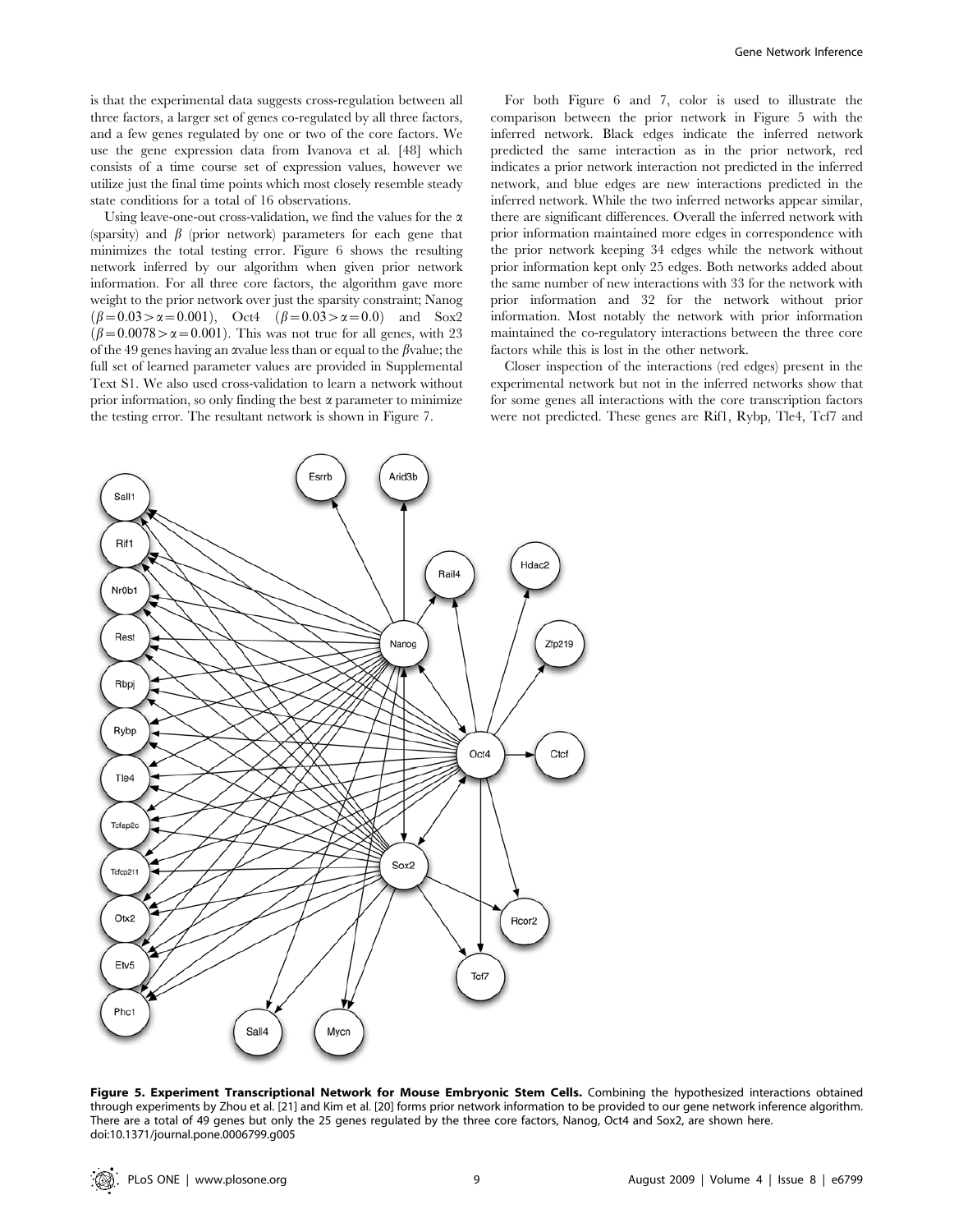

Figure 6. Inferred Network with Prior Information. The gene regulatory network learned through cross-validation with the experimental network provided as existing information. This figure shows just the interactions predicted for the three core factors, Nanog, Oct4 and Sox2. Black edges indicate the inferred interaction matches the experimental network, a red edge indicates an interaction in the experimental network not predicted in the inferred network, and blue edges are new interactions predicted in the inferred network. doi:10.1371/journal.pone.0006799.g006

Rail4, and these represent the majority of interactions missing in the inferred networks. There are several possible explanations. One is anomalous expression data for the genes, however basic statistical analysis of the data shows the mean expression values for each gene is much greater than its standard deviation which indicates the expression data is not dominated by noise. A second possibility is that the interaction is sufficiently non-linear so a linear approximation fails to capture the connection, but an alternative explanation is that the inferred network failed to confirm a functional interaction as suggested by the experimental network. These five genes are new predictions in the experimental network, and there is little or no experimental confirmation so the lack of correspondence draws into question the validity of those interactions. While we have not checked all interactions, it is encouraging to note that some interactions shared between the experimental and inferred networks include genes known to be important for pluripotency such as Sall4 [49] and Esrrb [50] as well as new inferred interactions such as Oct4 to Yy1 [51]. The combination of gene network inference coupled with the

incorporation of existing network information provides a stronger framework for predicting true functional interactions while also doing a better job of excluding false positives.

#### Discussion

We have taken the ODE methodology for inferring gene networks from gene expression data and extended it to incorporate a priori network information, such that might be obtained from additional biological data like ChIP-chip or ChIP-seq experiments. We have devised a general optimization framework and algorithm that can be applied to gene expression data for a variety of experiments such as perturbation, null mutant, and heterozygous knockdown. Though the focus of the presentation has been on linear ODEs, we have shown that a quadratic approximation of nonlinear functions can be used in the context of the optimization framework. While use of regularization parameters to encourage sparsity in inferred gene networks has been previously reported, we believe this is the first research that utilizes such regularization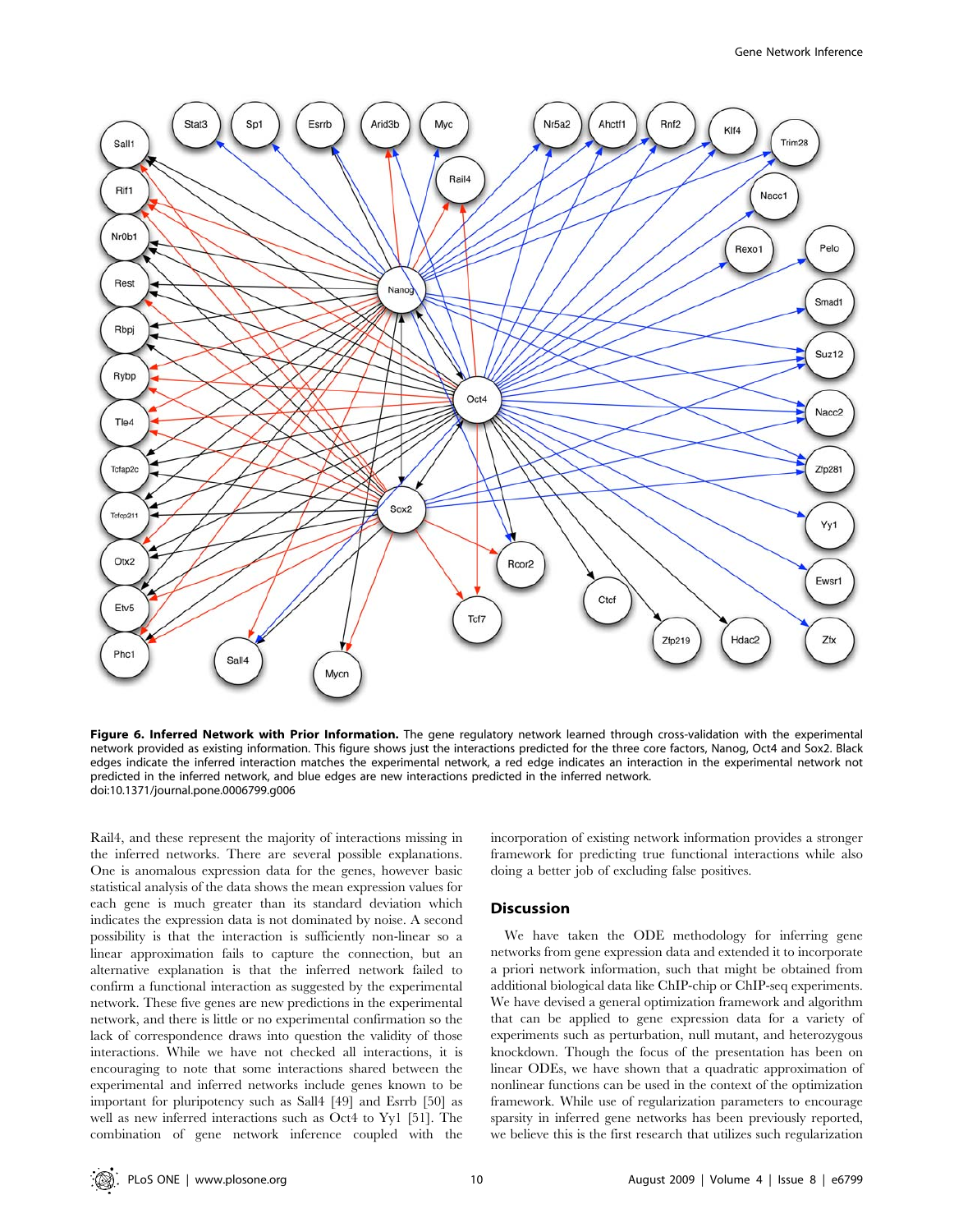

Figure 7. Inferred Network without Prior Information. The gene regulatory network learned through cross-validation with no prior network information provided. This figure shows just the interactions predicted for the three core factors, Nanog, Oct4 and Sox2. Black edges indicate the inferred interaction matches the experimental network, a red edge indicates an interaction in the experimental network not predicted in the inferred network, and blue edges are new interactions predicted in the inferred network. doi:10.1371/journal.pone.0006799.g007

to integrate existing network information into the inference procedure. We have tested our algorithm on simulated linear network model data and showed that existing network information improves performance, can overcome the lack of observations, and performs well even when some of the existing network information is incorrect.

The method that we use to incorporate existing network information does not force edges to be present in the inferred network model. The penalty actually serves to prevent other edges from being included in the network, so it very much acts as a soft constraint. The algorithm is free to pick other edges if they ultimately fit the data better and cross-validation will insure this by appropriate computation of the parameter value. Though we do not describe the specifics, it is possible to force an edge to be included in the final network. This can be done by removing all of the  $L_1$ -norm regularization during the calculation for that specific edge. The coordinate descent algorithm in our optimization framework will then perform the standard least-squares calculation for that edge. Another advantage of our framework for existing network information is that a ''confidence'' value can be provided for each edge, thus penalizing some edges more or less, by using different values in the  $W^0$  matrix. Furthermore, edges can be effectively removed from the network just by setting their  $W_{ij}^0 = \Lambda^{\text{max}}$ .

Our presentation of the optimization framework indicates that there is a single value for the  $\alpha$  and  $\beta$  parameters for the whole network. However, the interaction coefficients for each gene can be considered independent from the other genes. This means that it is possible to have a separate  $\alpha$  and  $\beta$  for each gene. The algorithm would still use cross-validation to calculate the parameter values but it would be done separately for each gene. This introduces more parameters into the model so it has a greater chance of overfitting the data but it also has the advantage of allowing the framework to more selectively utilize existing network information, especially in the situation where the information is good for one gene but poor for another gene. With a single parameter value, the optimization framework has to balance good and bad information for the whole network. Splitting the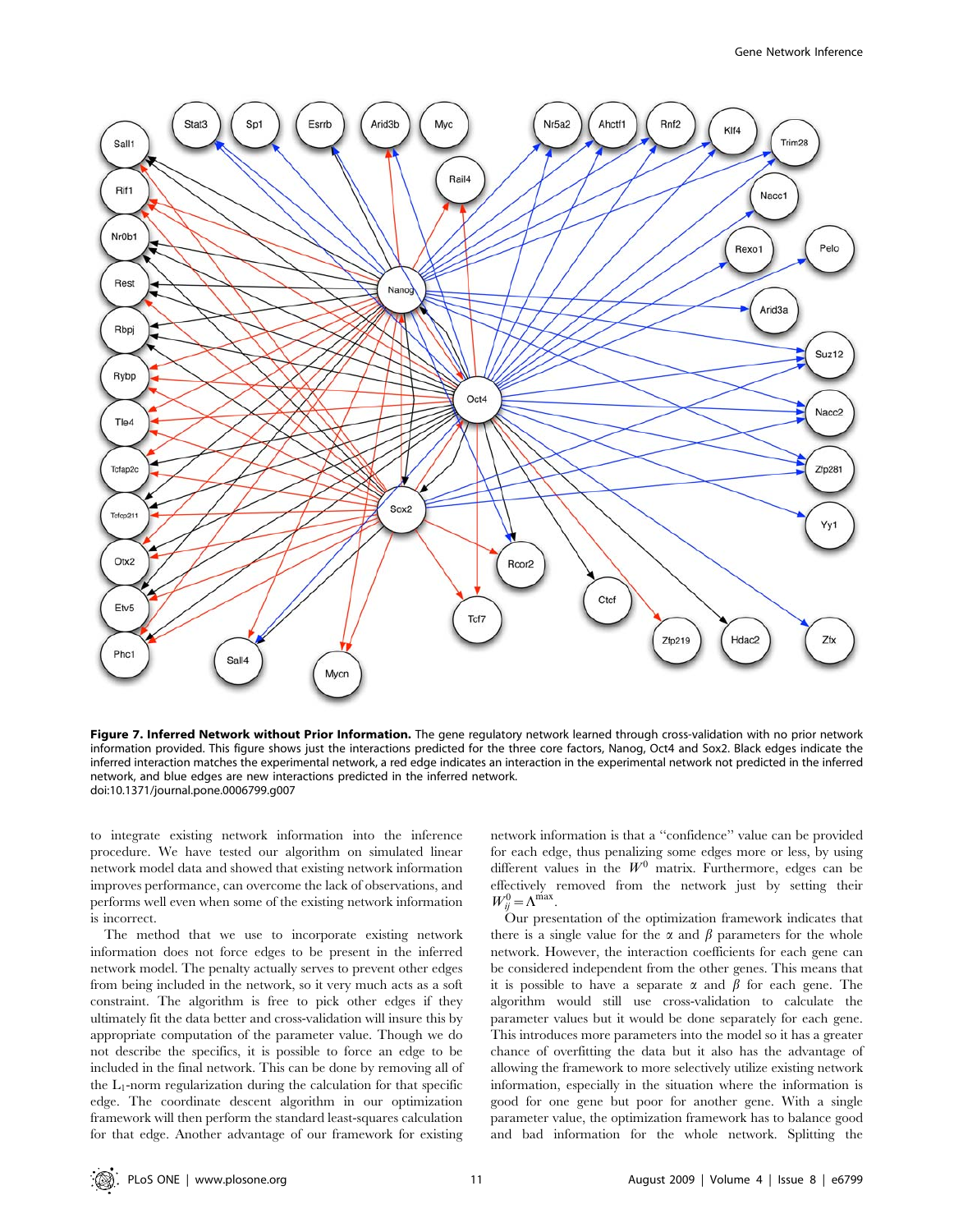calculation also makes the algorithm more amenable to parallel computation because each gene is optimized independently and can be performed by separate programs without any synchronization. The final W matrix is constructed by merging the results of the individual genes together. Even with single values for  $\alpha$  and  $\beta$ , parallelization can still be utilized either for individual genes and/ or for cross-validation, but synchronization is required at intermediate steps.

Computationally, a single optimization run is fast and efficient. For both the simulated and biological networks, a single optimization finished quickly in just a few seconds. What can actually take considerable time is cross-validation to learn the best  $\alpha$  and  $\beta$  parameter values. Here one constructs a two-dimensional grid of parameter values, a lower-triangular matrix as entries above the diagonal correspond to solutions with  $W=0$ . Then for each grid entry a set of optimizations is run to infer a gene network for a subset of observations as well as calculate the cross-validation error. For the biological data with 16 observations, that entails 16 optimization runs per grid entry and with a resolution of 50 intervals for each parameter for a total of 1275 grid entries; inferring the complete gene network in Figure 6 requires over 20,000 optimization runs. Even so this takes only about 1.5 hours on a standard desktop Mac computer. Scaling to genome-wide networks with thousands of genes is certainly a challenge but can be mitigated by decomposition of the problem and parallel processing.

A limitation of our framework is also one that is shared by many other gene network inference procedures. Specifically that the simple network structure of a gene regulating another gene hides the true complexity of the transcriptional, translational and regulatory processes in the underlying biology, and it fails to provide mechanistic hypotheses for how a gene regulates other genes. Despite this limitation, this is a long-term goal that we and others in the field strive to attain by advancing these methods. Of particular note is that ODE methods have the inherent extensibility to incorporate more detailed and complex functional relationships that directly represent physical and causal mechanisms. The challenge is how to efficiently and correctly infer these

#### References

- 1. Friedman N (2004) Inferring cellular networks using probabilistic graphical models. Science 303: 799–805.
- 2. Faith JJ, Hayete B, Thaden JT, Mogno I, Wierzbowski J, et al. (2007) Largescale mapping and validation of Escherichia coli transcriptional regulation from a compendium of expression profiles. PLoS Biol 5: e8.
- 3. Margolin AA, Wang K, Lim WK, Kustagi M, Nemenman I, et al. (2006) Reverse engineering cellular networks. Nat Protoc 1: 662–671.
- 4. Gustafsson M, Hornquist M, Lombardi A (2005) Constructing and analyzing a large-scale gene-to-gene regulatory network Lasso-constrained inference and biological validation. IEEE/ACM Transactions on Computational Biology and Bioinformatics 2: 254–261.
- 5. Gardner TS, di Bernardo D, Lorenz D, Collins JJ (2003) Inferring genetic networks and identifying compound mode of action via expression profiling. Science 301: 102–105.
- 6. de Jong H (2002) Modeling and simulation of genetic regulatory systems: a literature review. J Comput Biol 9: 67–103.
- 7. Bansal M, Belcastro V, Ambesi-Impiombato A, di Bernardo D (2007) How to infer gene networks from expression profiles. Mol Syst Biol 3: 78.
- 8. Gilbert D, Fuss H, Gu X, Orton R, Robinson S, et al. (2006) Computational methodologies for modelling, analysis and simulation of signalling networks. Brief Bioinformatics 7: 339–353.
- 9. Bonneau R (2008) Learning biological networks: from modules to dynamics. Nat Chem Biol 4: 658–664.
- 10. Bonneau R, Reiss DJ, Shannon P, Facciotti M, Hood L, et al. (2006) The Inferelator: an algorithm for learning parsimonious regulatory networks from systems-biology data sets de novo. Genome Biol 7: R36.
- 11. Li H, Zhan M (2008) Unraveling transcriptional regulatory programs by integrative analysis of microarray and transcription factor binding data. Bioinformatics 24: 1874–1880.
	-

Gene Network Inference

functional relationships and associated parameters given the limited amount of biological data. We have hinted at one possibility for non-linear functions but considerable work still remains to improve the robustness and efficacy of these approaches.

While our framework presents a novel way to incorporate existing network information into the process of gene network inference, we believe it offers a more generic mechanism to incorporate other types of constraints. For example, research has indicated that different transcription factors have different occupancy levels in the promoter regions of the genes they regulate [20]. This might be modeled as constraints in our framework whereby transcription factors with low occupancy are given a high  $W_{ij}^0$  value while a high occupancy transcription factor is given a low  $W_{ij}^0$  value. Of course this makes the assumption, possibly incorrectly, that the occupancy level has a proportional effect on transcription rate, but this may be an appropriate approximation for some systems. In the future, we look forward to investigating the many ways that we can incorporate the growing body of biological data into our optimization framework.

#### Supporting Information

Appendix S1 Proofs of theorems

Found at: doi:10.1371/journal.pone.0006799.s001 (0.20 MB DOC)

Text S1 Complete results for embryonic stem cell network Found at: doi:10.1371/journal.pone.0006799.s002 (0.08 MB DOC)

#### Acknowledgments

We thank Qiang Liu for careful reading of the manuscript.

## Author Contributions

Conceived and designed the experiments: SC QN XX. Performed the experiments: SC. Analyzed the data: SC QN XX. Contributed reagents/ materials/analysis tools: SC QN XX. Wrote the paper: SC QN XX.

- 13. Segal E, Raveh-Sadka T, Schroeder M, Unnerstall U, Gaul U (2008) Predicting expression patterns from regulatory sequence in Drosophila segmentation. Nature 451: 535–540.
- 14. Tamada Y, Kim S, Bannai H, Imoto S, Tashiro K, et al. (2003) Estimating gene networks from gene expression data by combining Bayesian network model with promoter element detection. Bioinformatics 19 Suppl 2: ii227–236.
- 15. Mordelet F, Vert J (2008) SIRENE: supervised inference of regulatory networks. Bioinformatics 24: i76–82.
- 16. Wang Y, Joshi T, Zhang XS, Xu D, Chen L (2006) Inferring gene regulatory networks from multiple microarray datasets. Bioinformatics 22: 2413–2420.
- 17. Tan K, Tegner J, Ravasi T (2008) Integrated approaches to uncovering transcription regulatory networks in mammalian cells. Genomics 91: 219–231.
- 18. Mardis ER (2007) ChIP-seq: welcome to the new frontier. Nat Methods 4: 613–614.
- 19. Jiang C, Pugh BF (2009) Nucleosome positioning and gene regulation: advances through genomics. Nat Rev Genet 10: 161–172.
- 20. Kim J, Chu J, Shen X, Wang J, Orkin SH (2008) An extended transcriptional network for pluripotency of embryonic stem cells. Cell 132: 1049–1061.
- 21. Zhou Q, Chipperfield H, Melton DA, Wong WH (2007) A gene regulatory network in mouse embryonic stem cells. Proc Natl Acad Sci USA 104: 16438–16443.
- 22. Chen X, Xu H, Yuan P, Fang F, Huss M, et al. (2008) Integration of external signaling pathways with the core transcriptional network in embryonic stem cells. Cell 133: 1106–1117.
- 23. Meissner A, Mikkelsen TS, Gu H, Wernig M, Hanna J, et al. (2008) Genomescale DNA methylation maps of pluripotent and differentiated cells. Nature 454: 766–770.
- 24. Mikkelsen TS, Ku M, Jaffe DB, Issac B, Lieberman E, et al. (2007) Genomewide maps of chromatin state in pluripotent and lineage-committed cells. Nature 448: 553–560.
- 12. Pilpel Y, Sudarsanam P, Church GM (2001) Identifying regulatory networks by combinatorial analysis of promoter elements. Nat Genet 29: 153–159.
- 25. Bernstein BE, Meissner A, Lander ES (2007) The mammalian epigenome. Cell 128: 669–681.